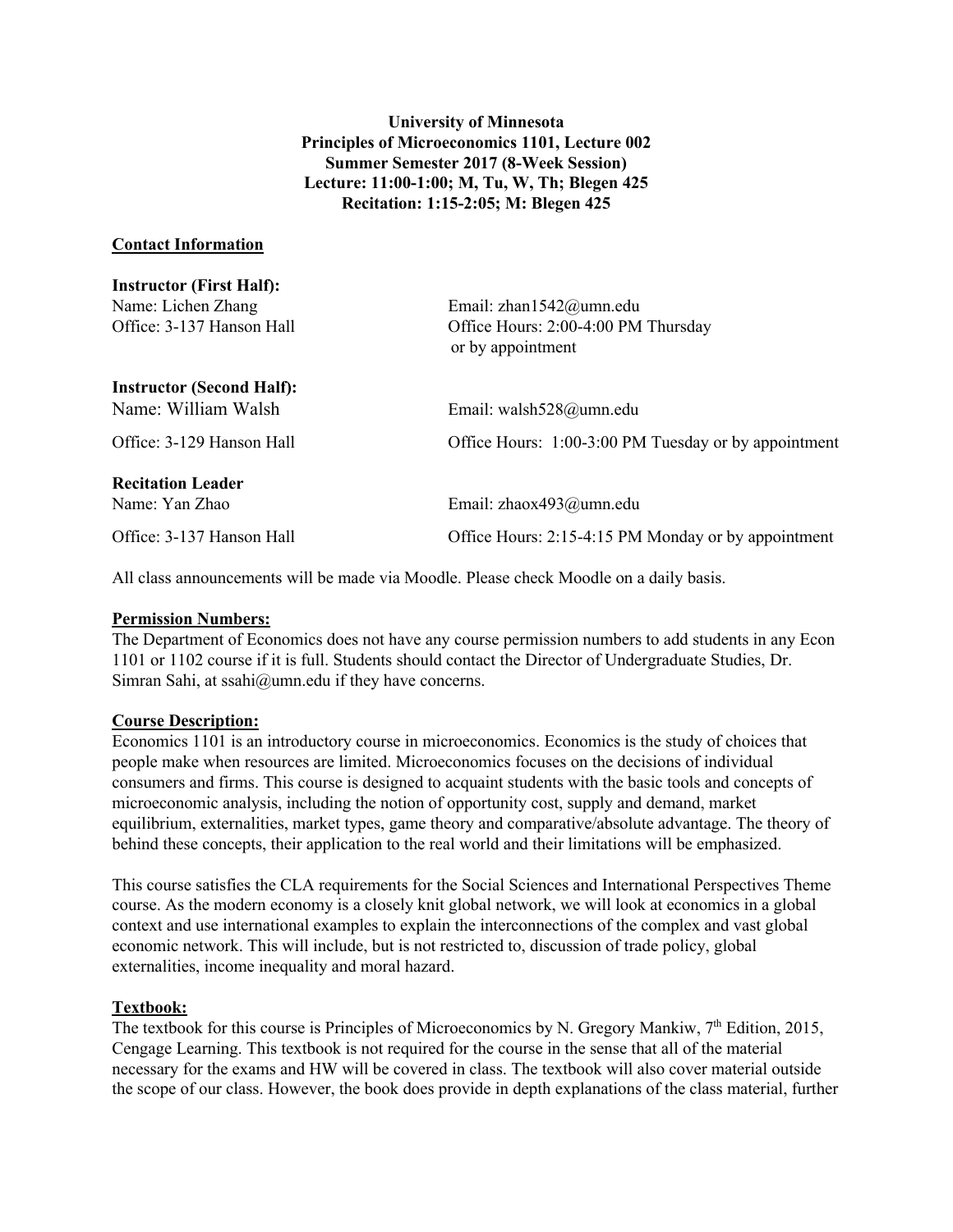applications and exercises that are helpful for the homework. Furthermore, the textbook comes bundled with the Aplia registration code which is required for the course (see below).

## **Aplia:**

For the semester, we will be using Aplia for homework assignments. You are required to purchase Aplia if you are to attend this course. Aplia can purchased online at http://www.aplia.com or bundled with the textbook at the University of Minnesota bookstore.

Aplia also offers a 14 day grace period for you to do the online HW without paying or providing an access code. After the 14 day grace period, you are required to have paid for Aplia or provide an Aplia access code in order to continue submitting the online homework.

## **Grading:**

Your course grade will be 30% Homework, 35% Exam 1 and 35% Exam 2. We reserve the right to lower the cut percentages required for certain grades shown below.

The grading scale is

92-100% A 89-91% A-86-88% B+ 82-85% B 79-81% B-76-78% C+ 72-75% C 70-71% C-68-69% D+  $60-67\%$  D 0-59% F

# **Exams:**

There will be 2 exams for the semester: **Exam 1 on July 6th** and a noncumulative **Exam 2 on August 3th**. Both exams will be in class. In the case of a documented emergency or university excused absence, a makeup will be rescheduled within 3 class days of the exam date.

### **Homework:**

Daily homework assignments will be posted on Aplia. You must submit your assignments online through Aplia. All assignments will be due by 11:45pm CDT. Late assignments will not be accepted under any circumstances.

### **Disabilities**

Students with disabilities must be registered with Disability Services. Contact http://ds.umn.edu/ The Department of Economics, in conjunction with Disability Services, will make appropriate accommodations for students with disabilities. Specifically, exams will be administered by Disability Services to meet student needs.

### **Academic Dishonesty:**

The College of Liberal Arts defines scholastic dishonesty broadly as any act by a student that misrepresents the student's own academic work or that compromises the academic work of another. Examples include cheating on assignments or exams, plagiarism (misrepresenting as one's own anything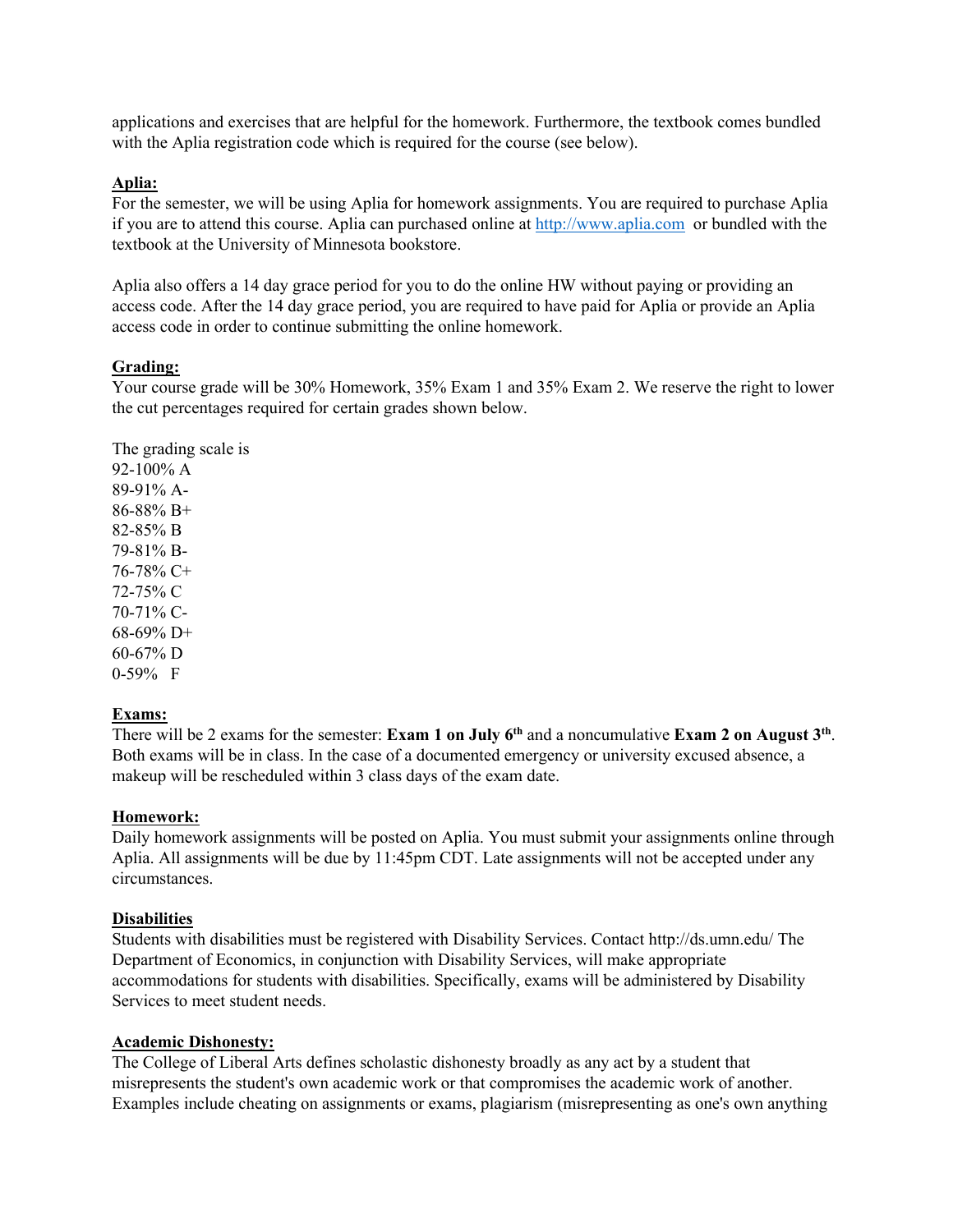done by another), unauthorized collaboration on assignments or exams, or sabotaging another student's work.

The University Student Conduct Code defines scholastic dishonesty as "Submission of false records of academic achievement; cheating on assignments or examinations; plagiarizing; altering, forging, or misusing a University academic record; taking, acquiring, or using text materials without faculty permission; acting alone or in cooperation with another to falsify records or to obtain dishonestly grades, honors, awards, or professional endorsement."

Penalties for scholastic dishonesty of any kind in any course will entail an "F" for the particular assignment/exam or the course.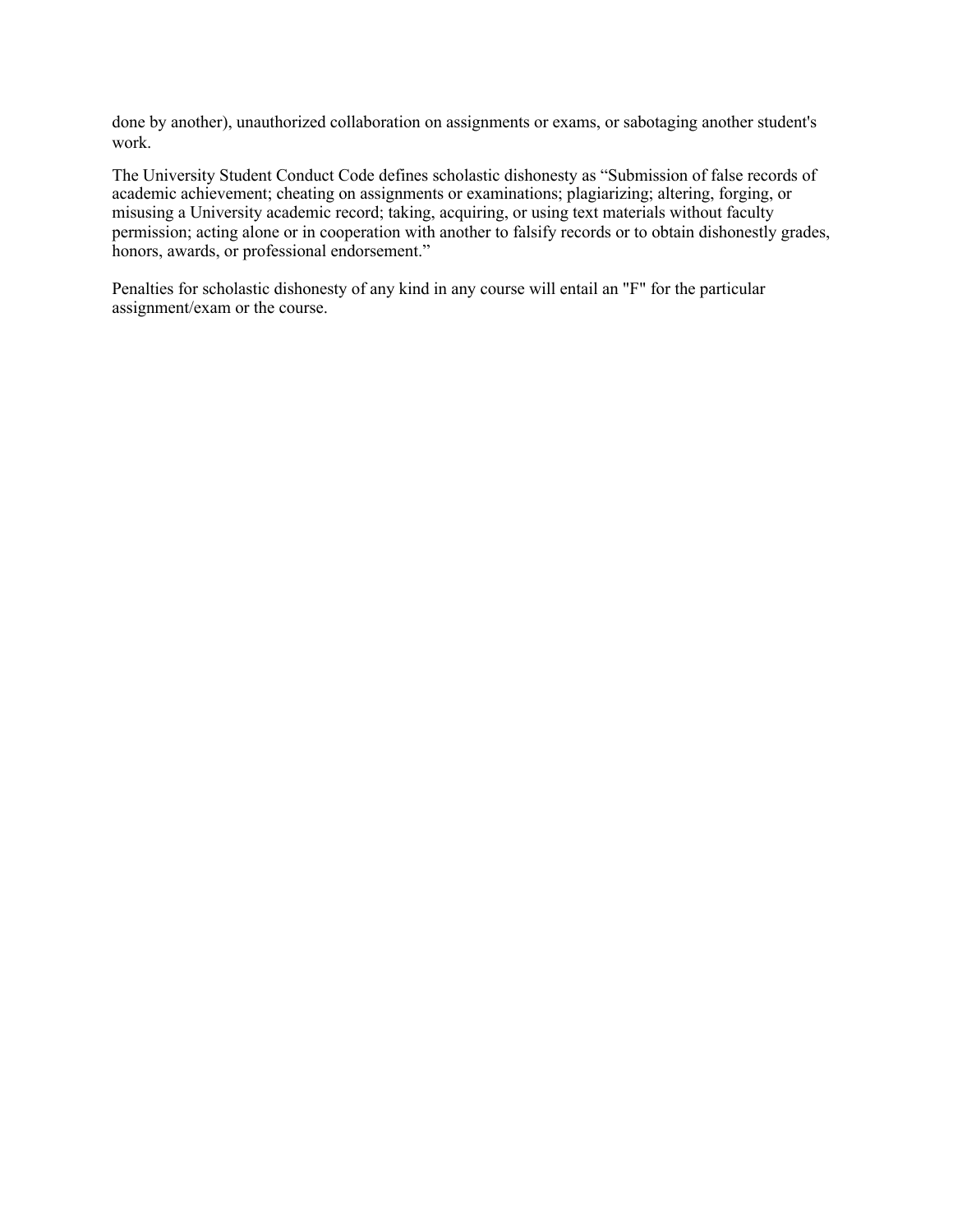# **Lecture # Date Topic** 1 12-Jun Course Introduction 2 | 13-Jun | Supply and Demand 3 | 14-Jun | Supply and Demand 4 15-Jun | Elasticities 5 19-Jun Welfare 6 20-Jun Welfare  $7$  21-Jun Taxes 8 22-Jun Price Controls 9 26-Jun | Externalities 10 | 27-Jun | Government Policy 11 28-Jun Public Goods 12 | 29-Jun | International Trade 13 3-Jul | International Trade - **4-Jul No class** 14 | 5-Jul | Midterm Review - **6-Jul Midterm** 15 | 10-Jul | Consumer Theory: Preferences and Budgets 16 | 11-Jul | Consumer Theory: Preferences and Budgets 17 | 12-Jul | Firm Theory 18 13-Jul Firm Theory 19 | 17-Jul | Combining Consumer and Firm Theory 20 18-Jul Monopoly 21 19-Jul Monopoly 22 | 20-Jul Game Theory 23 | 24-Jul | Game Theory 24 25-Jul | Monopolistic Competition 25 | 26-Jul | Monopolistic Competition 26 27-Jul Labor 27 31-Jul Labor 28 | 1-Aug | Asymmetric Information 29  $\vert$  2-Aug Review For the Final Exam - **3-Aug Final Exam**

# **Tentative Course Schedule:**